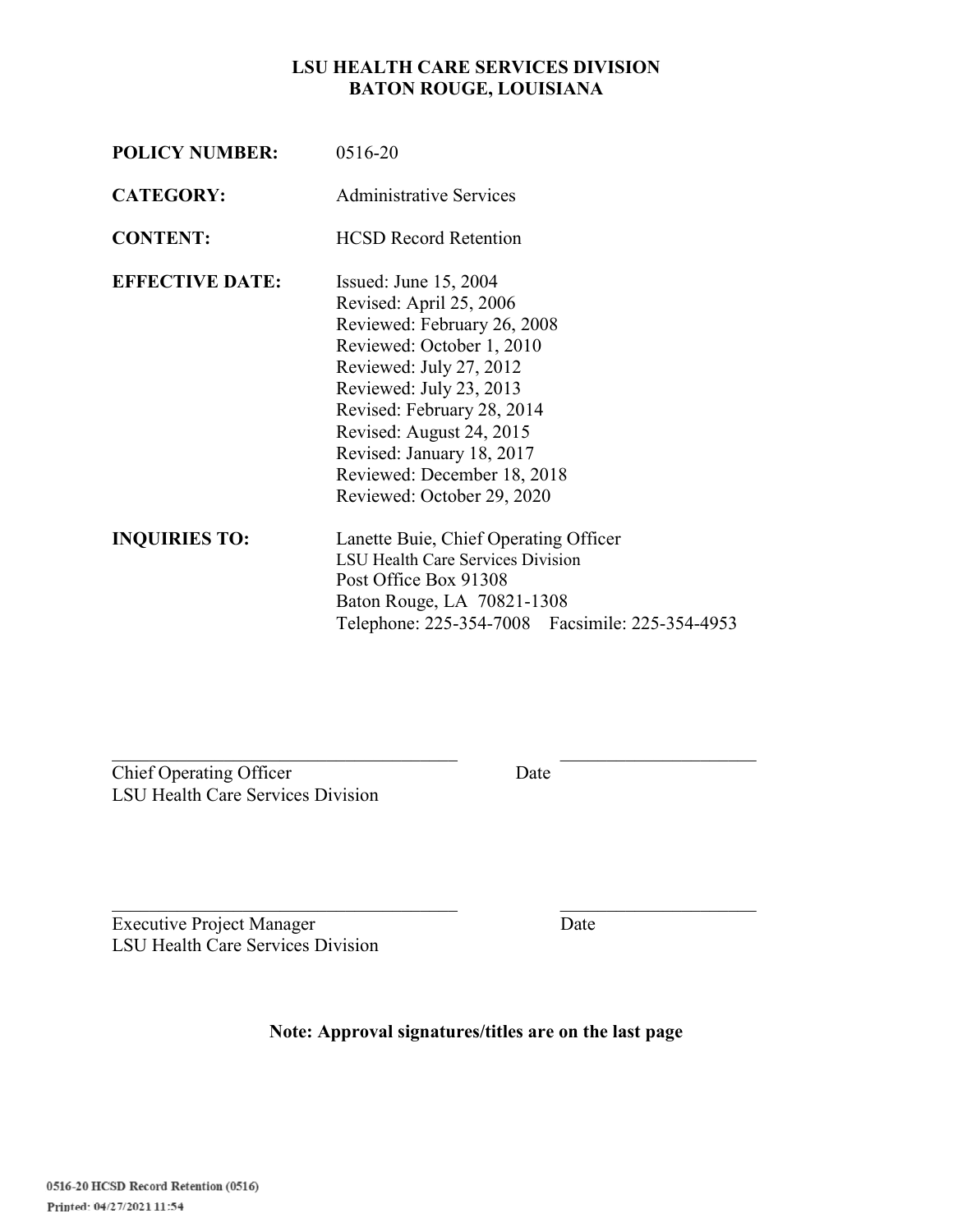### **LSU HEALTH CARE SERVICES DIVISION RECORD RETENTION POLICY**

### **I. Purpose, Reference and Responsibility**

### A. Purpose

The purpose of this policy is to establish guidelines and procedures for the retention of Public records.

### B. References

(See Attachment A)

### **Responsibility**

Exhibit A, "Document Retention Schedule," identifies the appropriate Sections responsible for maintaining and archiving the source documents covered by this policy. Each Section identified in Exhibit A is responsible for complying with and enforcing the following policies and procedures.

## **II. Applicability and Definitions**

### A. Applicability

This policy applies to all Public records in the administrative office and Lallie Kemp Regional Medical Center. The period of time noted in the column entitled "Destroy After" on the Records Retention Schedule, shall not be modified; however, the hospital administrator or his designee may request a modification in the period of time listed in the columns entitled "In Office" and "Records Center", provided the total period of time a record is retained is not reduced lower than the amount in the "Destroy After" column.

In any event, the "In Office" column and the "Records Center" columns must add up to equal the total listed in the "Destroy After" column.

The facility revisions to Exhibit A **must** be routed to Medical Records-Administrative Office for approval prior to implementation. The revised Record Retention Schedule will be submitted to the HCSD Executive Project Manager, for review, and preparation of the necessary forms to be submitted to the Secretary of State. All required forms will be submitted to the LSU HCSD Chief Operating Officer review, signature and submittal to the Louisiana Secretary of State's Office.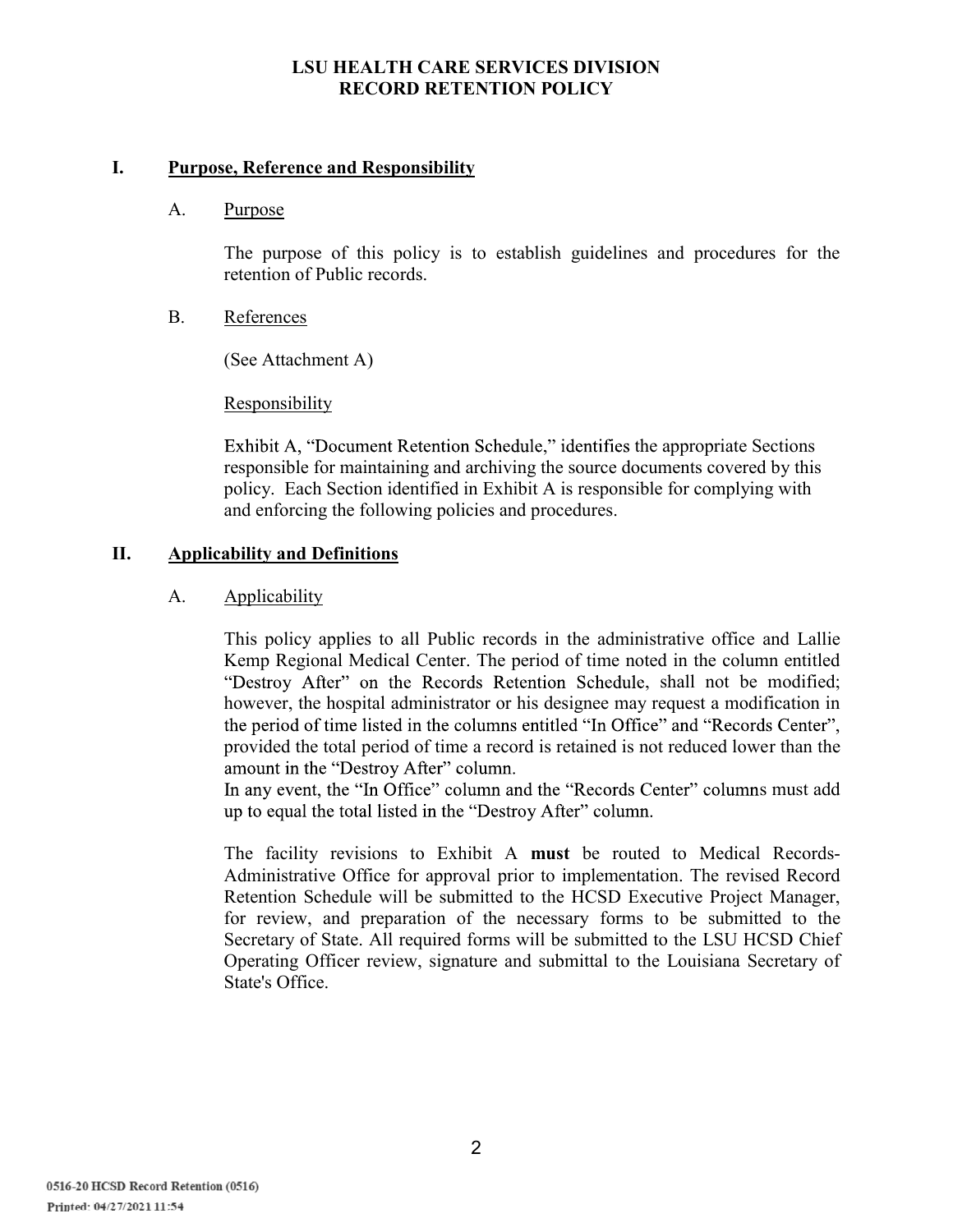## **III. Policy**

## A. General

This policy addresses retention of Public records as required for external and internal review. The policy requirements, rules, and regulations vary between the many entities that provide financial resources to LSU HCSD. This policy takes all of the varying requirements into consideration in order to assure records are retained for archive and audit purposes.

## B. Departmental Records Retention Responsibilities

Departments are responsible for maintaining supporting documentation for records initiated by the department. Attachment A identifies the following documents as being the responsibility of the respective departments: (see attached, Attachment A)

## C. Exception to Retention Period

The only exceptions to the above retention periods are as follows:

If any litigation, claim, or audit is started before the expiration of the required retention period, the records shall be retained for four years following resolution and final action of any litigation, claims or audit findings involving the records.

When records are transferred to or maintained by a different Federal or State agency, the record retention and compliance of the policy regarding records retention is the responsibility of that agency.

# D. Access to Records

A Federal awarding agency, the Inspector General, Comptroller General of the United States, or any of their duly authorized representatives, state auditors, internal auditors, and other sponsored program representatives as specified in written agreement have the right to timely, unrestricted access of any pertinent records of LSU HCSD in order to conduct audits, examinations, excerpts, transcripts and copies of such documents.

This right also includes timely and reasonable access to HCSD personnel for the purpose of interview and discussion related to such documents. The right of access in this paragraph is not limited to the required retention period, but shall last as long as records are retained.

Pursuant to and in compliance with HIPPA guidelines, any request to review records that might compromise patient confidentiality must be made in writing to the Chief Operating Officer and or his/her designee for review and approval prior to the records being made available.

## E. Limits on Public Access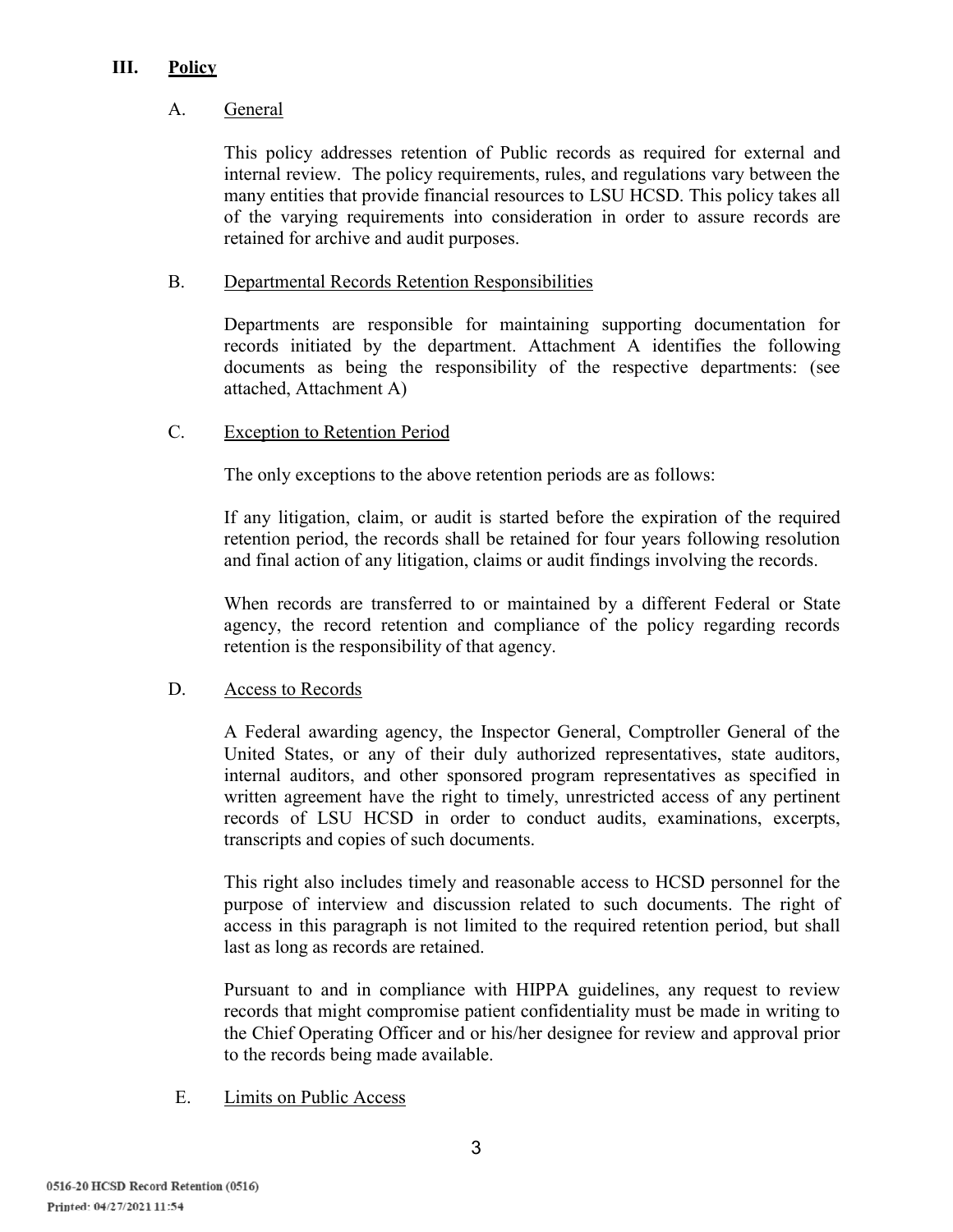Unless required by statute, no Federal awarding agency shall place restrictions on LSU HCSD that limit public access to the records of LSU HCSD and that are pertinent to a sponsored program, except when the Federal awarding agency can demonstrate that such records shall be kept confidential and would have been exempted from disclosure pursuant to the Freedom of Information Act (5 U.S.C. 552) if the records had belonged to the Federal awarding agency.

### F. Disposal of Records After The End of The Retention Period

The respective Section as noted in Exhibit A of this policy, and or its designee, will have the responsibility of disposing of the records that are no longer required for retention or access as soon as possible after the expiration of the retention period.

### G. Content

The content of a system-wide standard or best practices shall be, at a minimum, as specified in the sections above.

### H. Assessment

The LSU HCSD Chief Operating Officer shall annually confirm all reporting requirements, guidelines, rules, regulations, time delays for record retention as outlined in this document have been met.

### I. Implementation

This policy becomes effective upon the approval and signature of the Chief Operating Officer of LSU HCSD. Subsequent revisions to this policy shall become effective on the date the policy or revised policies are approved by the Chief Operating Officer of LSU HCSD and/or his or her designee.

## J. Responsibility

It shall be the responsibility of each Departmental Director and Hospital administrator and/or his or her designee to adhere to the procedures set forth in this policy.